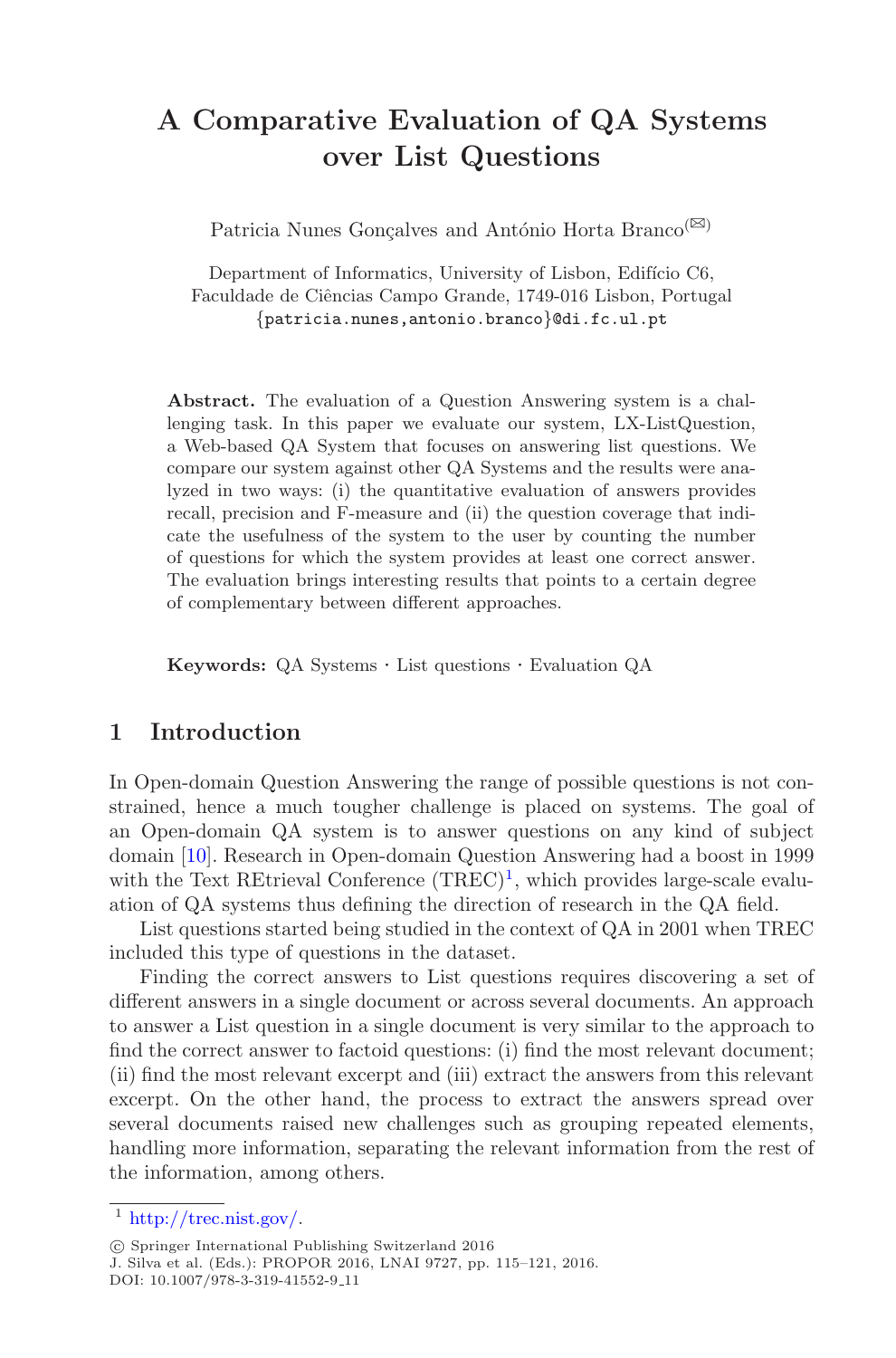Evaluation of QA Systems involves a large amount of manual effort, but it is a fundamental component to improve the systems. Traditional evaluation of QA systems use recall, precision and F-measure to measure performance of systems [8,11]. Besides the traditional evaluation, we assessed the systems by using question coverage that indicate the usefulness of the system to the user by counting the number of questions that the system provides at least one correct answer, providing another perspective of evaluation. **Paper Outline**: Sect. 2 introduces our system, LX-ListQuestion, a Web-based QA system that uses redundancy and heuristics to answer List questions. In Sect. 3 we compare the results, over the same question dataset, with other two QA systems: RapPortagico and XisQuê. Finally in Sect. 4 we present some concluding remarks.

# **2 LX-ListQuestion Question Answering System Architecture**

The LX-ListQuestion System [6,7] is a fully-fledged Open-domain Web-based QA system for List questions. The system collect answers spread over multiple documents using the Web as a corpus. Our approach is based on redundancy of information available on the Web combined with heuristics to improve QA performance. The implementation is guided by the following design features:

- Exploits redundancy to find answers to List questions;
- Compiles and extracts the answers from multiple documents;
- Collects at run-time the documents from Web using a search engine;
- Provides answers in real time without resorting to previously stored information.



**Fig. 1.** LX-ListQuestion system architecture

The system architecture is composed by three main modules: Question Processing, Passage Retrieval and Answer Extraction (Fig. 1). The Question Processing module is responsible for converting a natural language question into a form that subsequent modules are capable of handling. The main sub-tasks are (i) question analysis: responsible for cleaning the questions; (ii) extraction of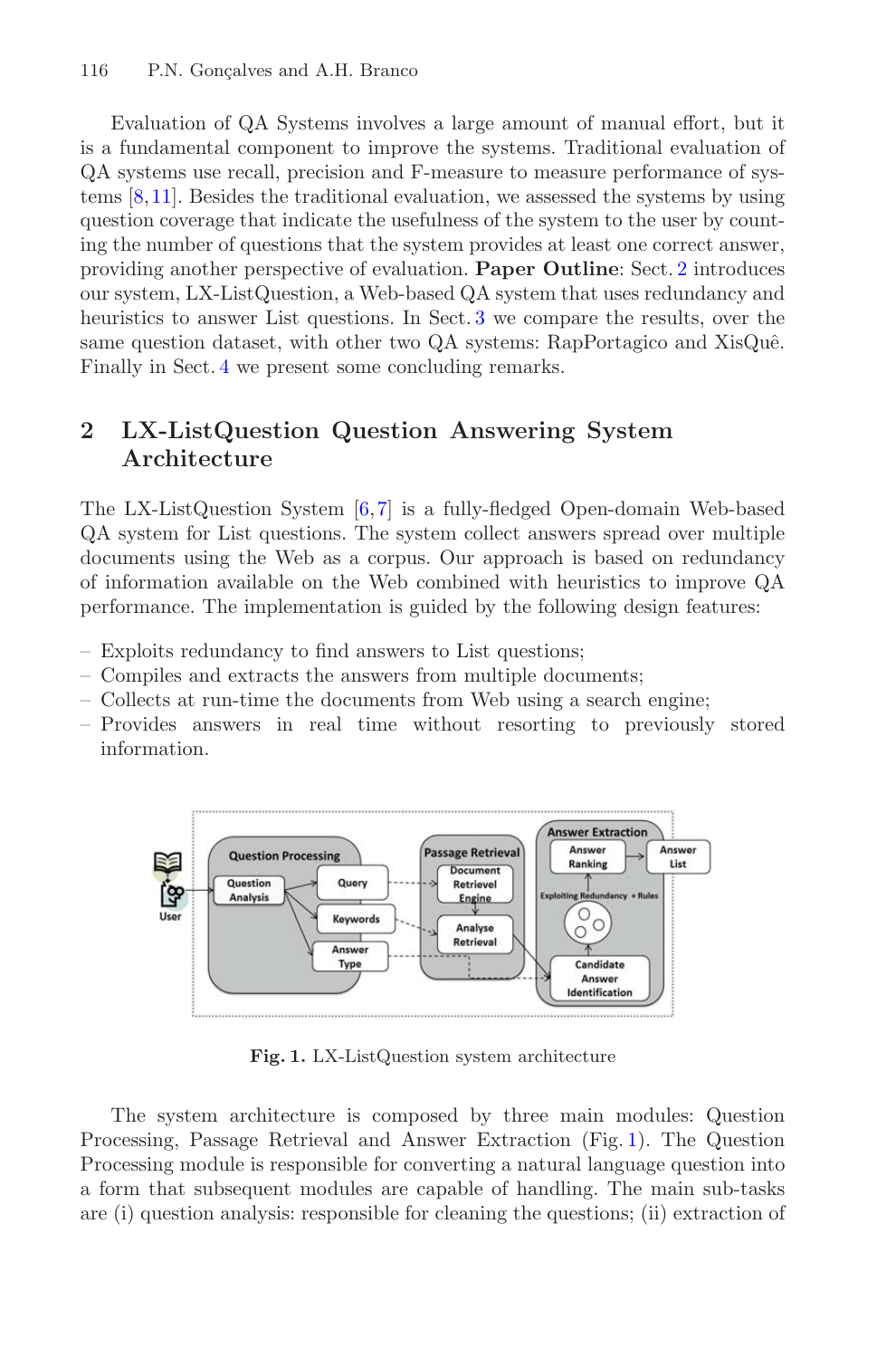keywords: performed using nominal expansion and verbal expansion; (iii) transformation of the question into a query; (iv) identification of the semantic category of the expected answer; and (v) identification of the question-focus.

The Passage Retrieval Module is responsible for searching Web pages and saving their full textual content into local files for processing. After the content is retrieved, the system will select relevant sentences. The Answer Extraction Module aims at identifying and extracting relevant answers and presenting them in list form. The candidate answer identification is based on a Named Entity Recognition tool. The candidates are selected if they match the semantic category of the question. The process of building the Final List Answer and more details about implementation of LX-ListQuestion can be found on [5]. LX-ListQuestion is available online at http://lxlistquestion.di.fc.ul.pt.

### **3 Comparing LX-ListQuestion and Other QA Systems**

Comparing LX-ListQuestion with other QA systems is crucial to providing us with an assessment of how our system is positioned relative to the state-of-theart. In this Section we compare the results of LX-ListQuestion with two other QA systems for Portuguese: RapPortagico and XisQuê.

The evaluation has two components: the quantitative evaluation of answers and the question coverage evaluation. The quantitative analysis uses precision, recall and F-measure as metrics. Nevertheless, these metrics do not accurately reflect how effective the systems are in providing correct answers to the maximum number of questions. For that, we use the question coverage, which determine the number of questions that receive at least one correct answer.

The question dataset used in these experiments is based on Páigico Competition<sup>2</sup>. The whole dataset is composed by 150 questions about Lusophony extracted from the Portuguese Wikipedia [4]. For the experiments, we use a subset of 30 questions whose expected answer type is Person or Location. We pick these two types since they are the ones more accurately assigned by the underlying a Named Entity Recognization tool named LX-NER [3]. Note, however, that our approach is not intrinsically limited to only these types.

#### **3.1 Comparing Design Features**

In this Section we compare the design features of LX-ListQuestion, RapPortagico and XisQuê. As mention at Sect. 2, LX-ListQuestion is a web-based  $QA$  system that finds a list of answers retrieving documents from the web and extracting candidates answers from inside the documents. RapPortagico [9], an off-line QA system that uses Wikipedia to retrieve the answers for List questions and  $XisQuê [1,2],$  a Web-based QA system that answers factoid questions that selects the most important paragraph of the Web pages and extracts the answer through the use of hand-built patterns. Table 1 shows the differences between the design features of the systems.

<sup>2</sup> http://www.linguateca.pt/Pagico/.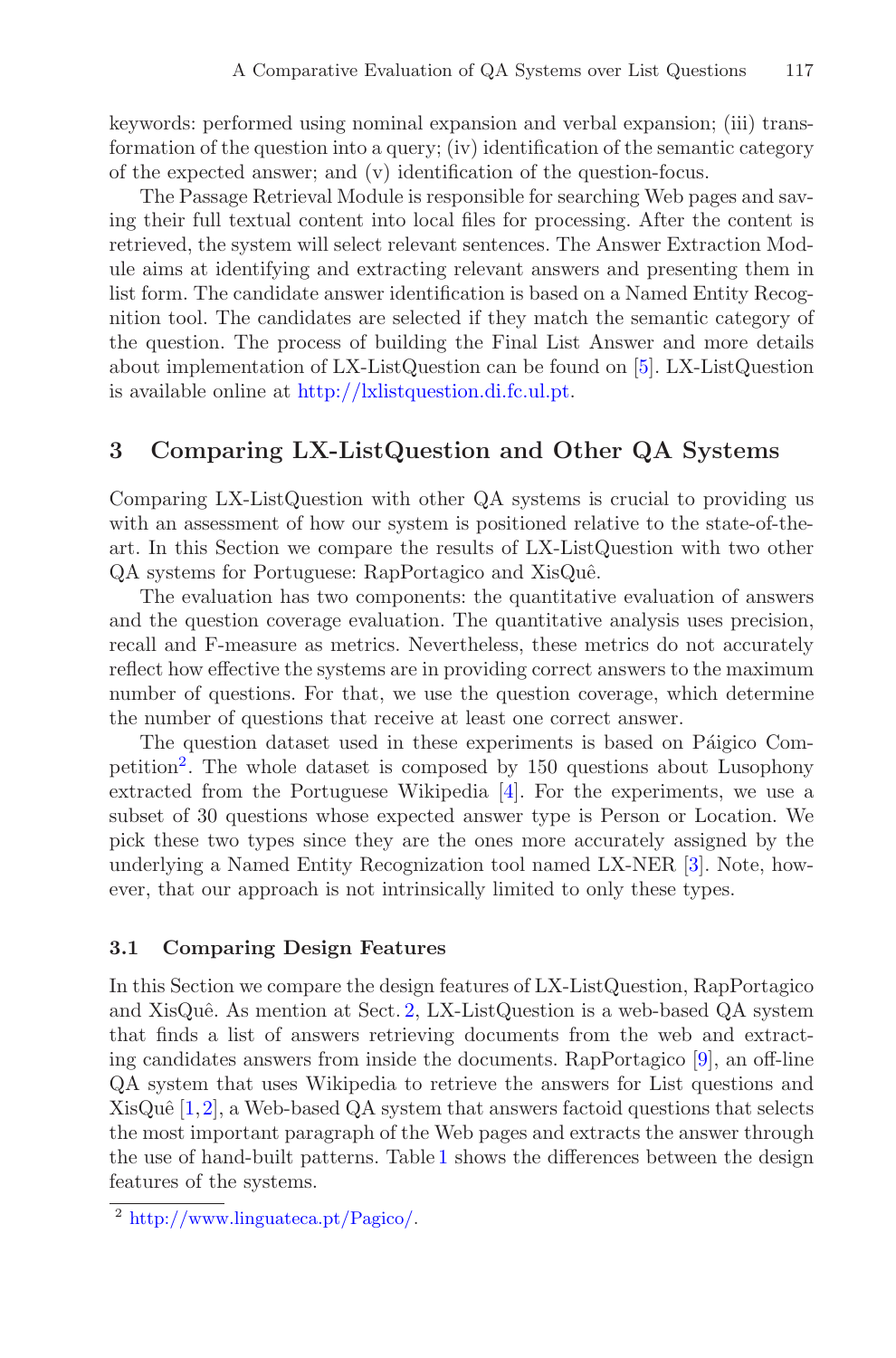RapPortagico pre-indexes the documents using noun phrases that occur in the sentences in the corpus while LX-ListQuestion does not uses any pre-indexing of documents. RapPortagico uses the off-line Wikipedia as the source of information, while LX-ListQuestion uses the Web to find the answers. Both systems are also different in the type of answers. RapPortagico returns a List of Wikipedia pages and LX-ListQuestion returns a list of answers. The design features of  $LX-ListQuestion$  and  $XiQ\hat{u}\hat{e}$  are to a certain extent similar. Both systems are Web-based QA systems and use the Web as the source of answers, and Google as supporting search engine. What differs between the systems is that the XisQuê answers Factoid Questions and LX-ListQuestion answers List Questions.

|                     | RapPortagico                                                | XisQuê                             | LX-ListQuestion |
|---------------------|-------------------------------------------------------------|------------------------------------|-----------------|
| Corpus pre-indexing | Yes. It pre-indexes<br>the corpus using<br>Noun Phrases     | N <sub>0</sub>                     | N <sub>0</sub>  |
| Corpus source       | Off-line Wikipedia<br>documents                             | Web                                | Web             |
| Search engine       | Lucene (indexed to<br>documents stored<br>into local files) | Google                             | Google          |
| Type of questions   | Factoid and List                                            | Factoid                            | List            |
| Type of answers     | List of Wikipedia<br>pages                                  | Answer and Snippet List of Answers |                 |

**Table 1.** Comparing Design Features of QA systems

### **3.2 Quantitative Evaluation and Question Coverage**

The evaluation was performed for the same set of questions for all systems. Table 2 shows the results of comparing the three systems. LX-ListQuestion obtained more correct answers than other systems, this can be verify in the recall measure with 0.120 and 0.097 and 0.055 respectively. However, it has lower precision since it returned more candidates than the other system. When comparing F-measure, LX-ListQuestion achieved slightly better results, obtaining  $0.102$  against  $0.095$  for RapPortagico and better results than XisQuê, that only obtained 0.078.

The question coverage that indicate the usefulness of the system to the user counting the number of questions for which the system provides at least one correct answer. Table 3 summarizes the number of questions answered by each system. From the 30 questions in the dataset, LX-ListQuestion provided at least one correct answer to 17 of them, against 14 of RapPortagico and 13 of  $XisQuê$ . The question coverage evaluation also allowed us to uncover an interesting behavior of these systems. For 7 questions answered by LX-ListQuestion, RapPortagico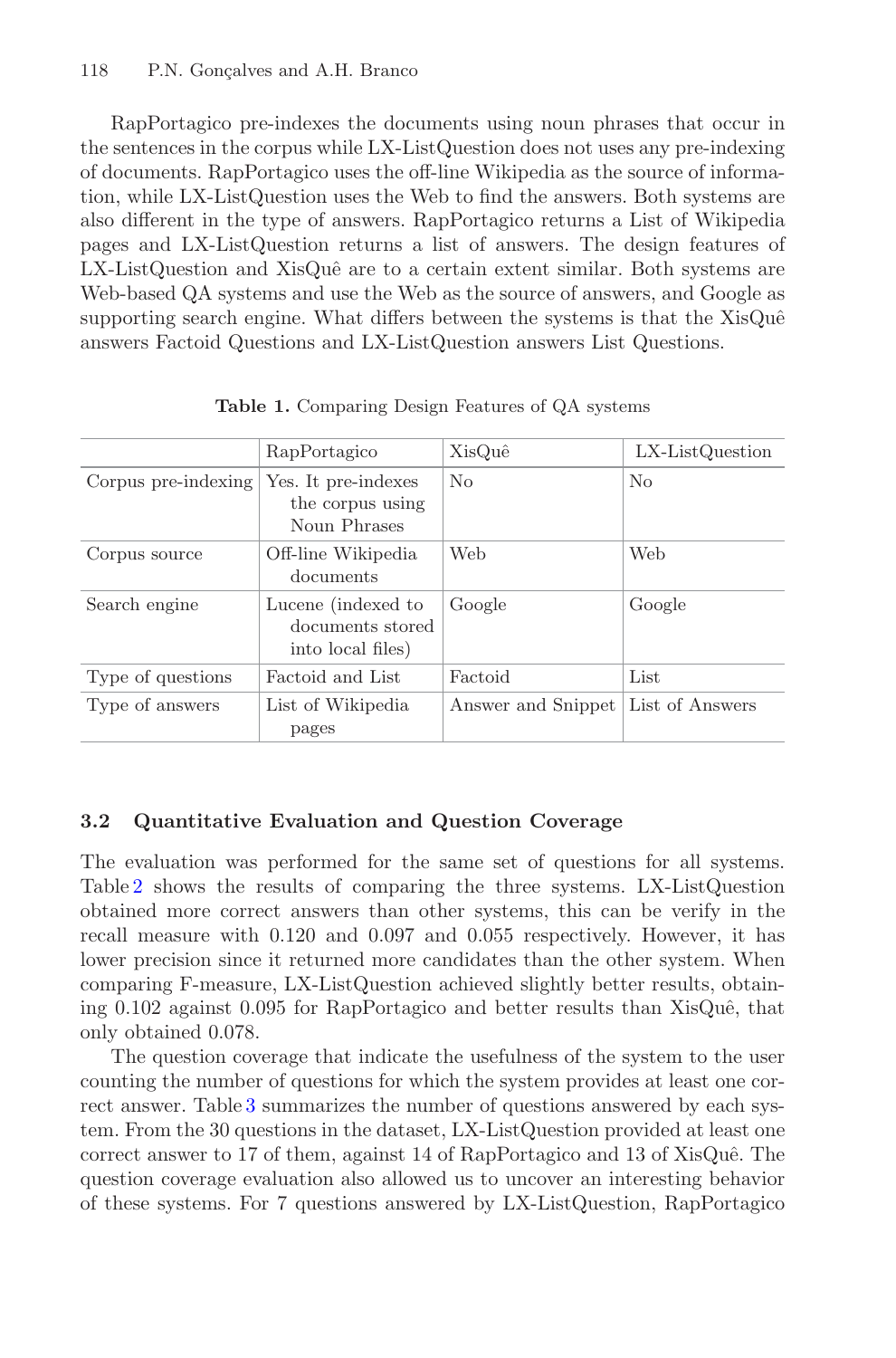| Experiments       | Refer.              | Correct | All answers |       |       | Recall   Precision   F-Measure |
|-------------------|---------------------|---------|-------------|-------|-------|--------------------------------|
|                   | answer list answers |         | retrieved   |       |       |                                |
| $LX-ListQuestion$ | 340                 | 41      | 460         | 0.120 | 0.089 | 0.102                          |
| RapPortagico      |                     | 32      | 327         | 0.097 | 0.100 | 0.098                          |
| XisQuê            |                     | 19      | 139         | 0.055 | 0.136 | 0.078                          |

**Table 2.** Evaluation of QA systems - LX-ListQuestion, RapPortagico and XisQuê

#### **Table 3.** Question Coverage

|                        | LX-ListQuestion   RapPortagico   XisQuê |  |
|------------------------|-----------------------------------------|--|
| Number of Questions 17 |                                         |  |
| Answered               |                                         |  |

#### **Table 4.** Examples of answers provided by the each system

| Question                                                | Correct answers   |                          |         |  |
|---------------------------------------------------------|-------------------|--------------------------|---------|--|
|                                                         | LX-ListQuestion   | RapPortagico             | XisQuê  |  |
| Cidades que fizeram parte do domínio português na India | Damao             | Calecute                 | __      |  |
| Cities that were part of the Portuguese Empire in India |                   | Goa                      | __      |  |
| Praias de Portugal boas para a práitica de Surf         | Ericeira          | __                       | Guincho |  |
| Good Portuguese beaches for surfing                     | Arrifana          | __                       | Peniche |  |
|                                                         | Praia Vale Homens | $\overline{\phantom{a}}$ |         |  |
|                                                         | São João Estoril  | __                       |         |  |
| Cidades Lusófonas conhecidas pelo seu Carnaval          | Salvador          | Mindelo Cabo Verde       | Olinda. |  |
| Lusophone cities known for their carnival celebrations  | Recife            | __                       |         |  |
|                                                         | São Paulo         | __                       |         |  |

#### **Table 5.** Results overview

| <b>Systems</b>    | Refer.               | Correct | All answers |       |       | Recall   Precision   F-Measure |
|-------------------|----------------------|---------|-------------|-------|-------|--------------------------------|
|                   | answers list answers |         | retrieved   |       |       |                                |
| $LX-ListQuestion$ | 340                  | 41      | 460         | 0.120 | 0.089 | 0.102                          |
| RapPortagico      |                      | 32      | 327         | 0.097 | 0.100 | 0.098                          |
| XisQuê            |                      | 19      | 139         | 0.055 | 0.136 | 0.078                          |
| Combination       |                      | 80      | 914         | 0.235 | 0.087 | 0.126                          |

provided no answer. Conversely, for 5 questions answered by RapPortagico, LX-ListQuestion provided no answer. In addition, we note that when a question is answered by both systems, the answers given by each system tend to be different. Concerning  $Xi@uê$  and  $LX-ListQuestion$ , we find that a large majority of correct answers given by XisQuê are different from those given by LX-ListQuestion. Namely, in 9 out of 13 questions to which XisQuê provides a correct answer, that answer is not present in the list of answers given by LX-ListQuestion. This result points towards a certain degree of complementarity between the systems. Table 4 shows some examples of questions and answers provided by each system that demonstrate the complementarity between the systems.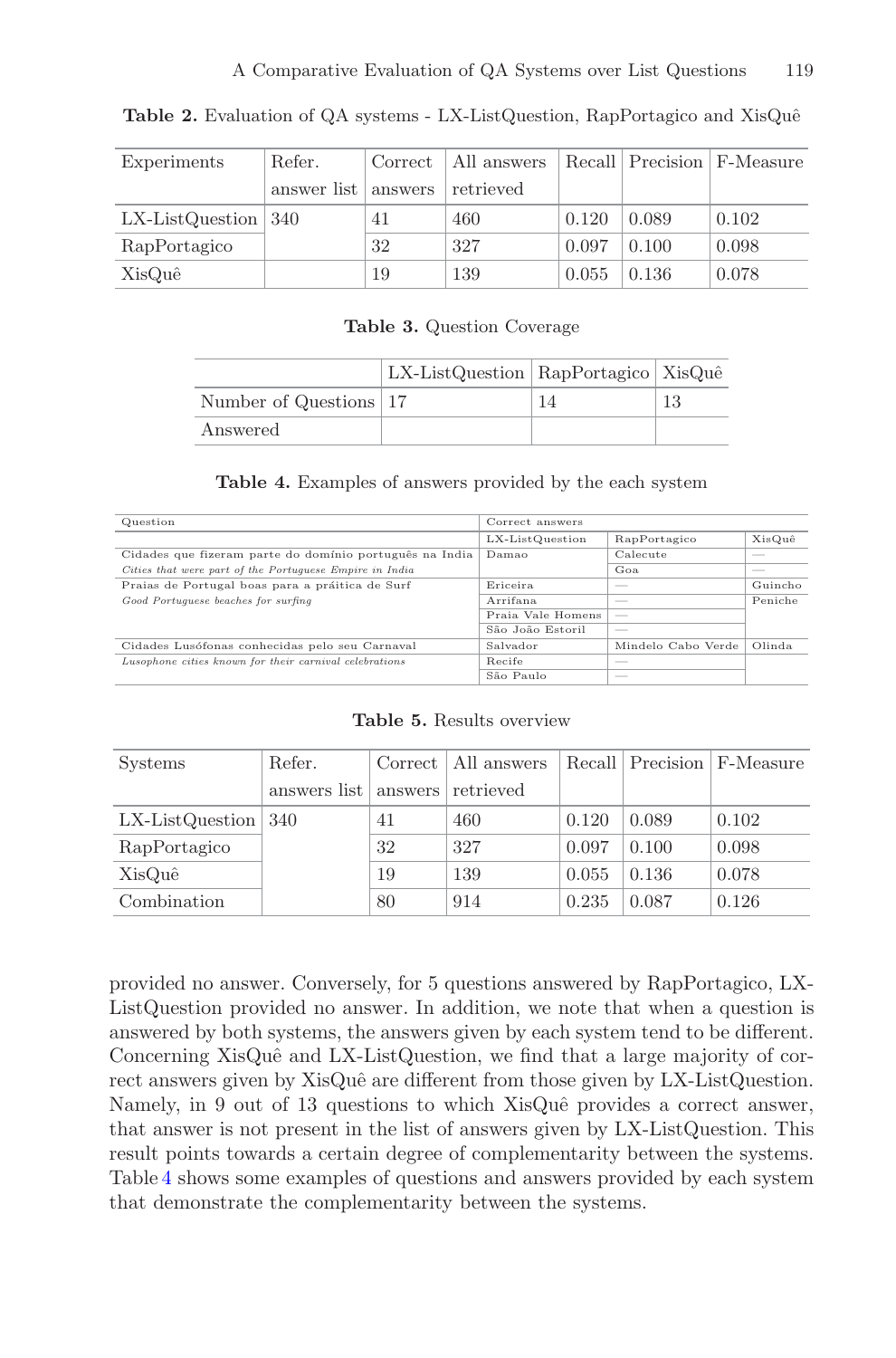# **4 Concluding Remarks**

In this paper we present an evaluation of our system, LX-ListQuestion, a Webbased QA system that uses redundancy and heuristics to answer List questions and compared the results with other two  $\overline{OA}$  systems: RapPortagico and XisQuê. Our evaluation shows that our LX-ListQuestion achieved better results, with  $0.102$  in F-Measure, against  $0.098$  of RapPortagico, and  $0.078$  of XisQuê. The question coverage evaluation points towards a certain degree of complementarity between these systems. We observe that for a set of questions answered by LX-ListQuestion, the other systems provide no answers. Conversely, for some other questions answered by RapPortagico or XisQuê, LX-ListQuestion provided no answer. Based on our experiments, we noted that the approaches of RapPortagico, XisQuê and LX-ListQuestion may reinforce each other. To demonstrate these assumption, we built Table 5 with an overview of the results obtained in the experiments. The last row is the hypothetical combination of  $LX-ListQuestion$ , RapPortagico and XisQuê. As we can see, a QA system that combines their approaches can achieve better results and improve Recall and F-measure metrics.

## **References**

- 1. Branco, A., Rodrigues, L., Silva, J., Silveira, S.: Real-time open-domain QA on the Portuguese web. In: Geffner, H., Prada, R., Machado Alexandre, I., David, N. (eds.) IBERAMIA 2008. LNCS (LNAI), vol. 5290, pp. 322–331. Springer, Heidelberg (2008)
- 2. Branco, A., Rodrigues, L., Silva, J., Silveira, S.: XisQuê: an online QA service for Portuguese. In: Teixeira, A., Lima, V.L.S., Oliveira, L.C., Quaresma, P. (eds.) PROPOR 2008. LNCS (LNAI), vol. 5190, pp. 232–235. Springer, Heidelberg (2008)
- 3. Ferreira, E., Balsa, J., Branco, A.: Combining rule-based and statistical models for named entity recognition of Portuguese. In: Proceedings of Workshop em Tecnologia da Informaçãoe de Linguagem Natural, pp. 1615–1624 (2007)
- 4. Freitas, C.: A lusofonia na Wikip´edia em 150 topicos. Linguamatica **4**(1), 9–18 (2012)
- 5. Gonçalves, P.: Open-Domain Web-Based Multiple Document Question Answering forList Questions with Support for Temporal Restrictors. Ph.D. thesis, University of Lisbon, Lisbon, Portugal, 6 2015
- 6. Gonçalves, P., Branco, A.: Answering list questions using web as a corpus. In: Proceedings of the Demonstrations at the 14th Conference ofthe European Chapter of the Association for Computational Linguistics, pp. 81–84. Association for Computational Linguistics, Gothenburg, April 2014
- 7. Gonçalves, P., Branco, A.: Open-domain web-based list question answering with LX-listquestion. In: Proceedings of the 4th International Conference on WebIntelligence, Mining and Semantics, WIMS 2014, pp. 43:1–43:6. ACM, New York (2014)
- 8. Radev, D.R., Qi, H., Wu, H., Fan, W.: Evaluating web-based question answering systems. In: Proceedings of the Third International Conference on Language Resources and Evaluation, LREC 2002. European Language Resources Association, Las Palmas, 29-31 May 2002